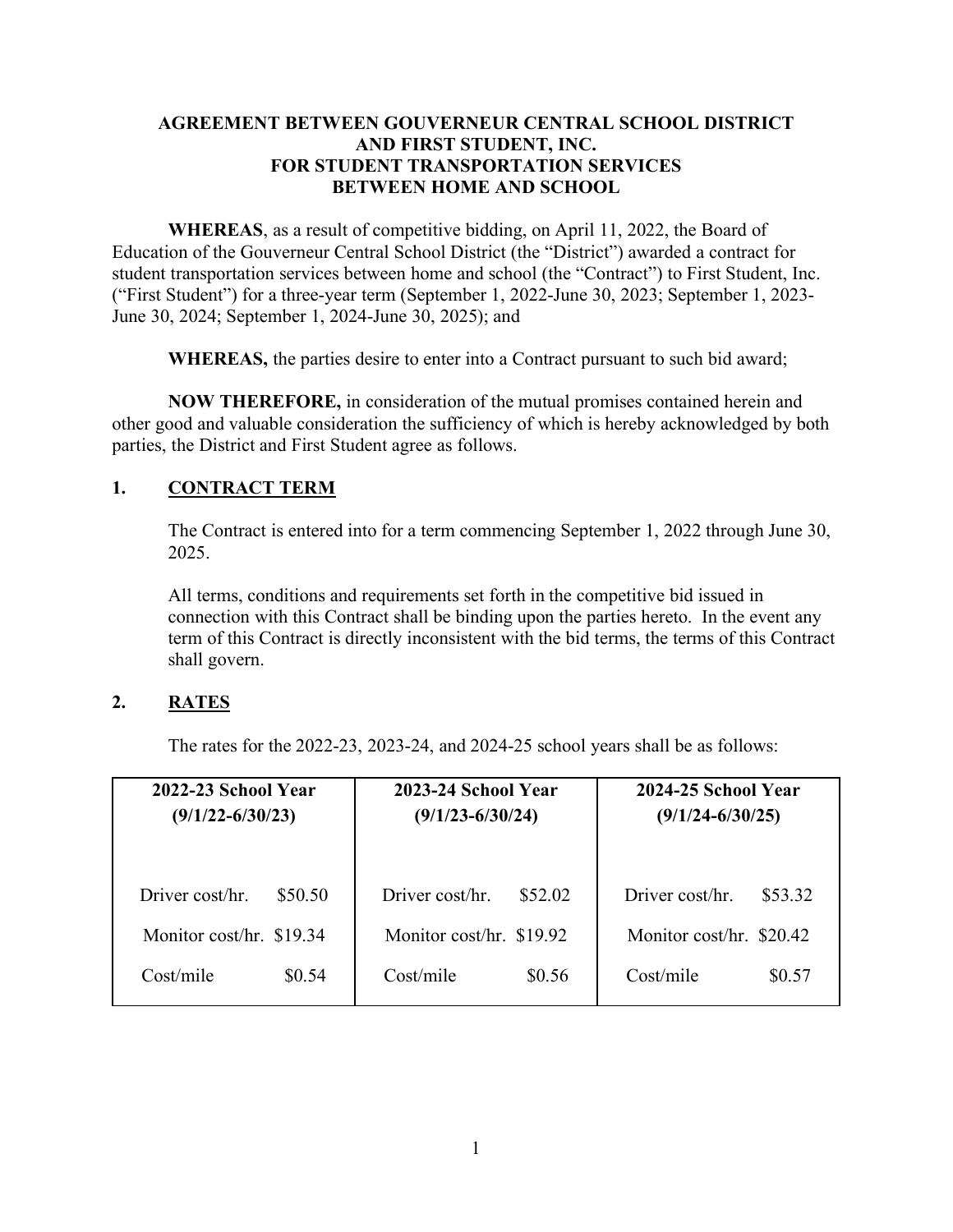#### **3. OUT-OF-DISTRICT SPECIAL EDUCATION RUNS**

Notwithstanding any other provision of the Contract, the District will pay First Student an additional \$2.00 per hour for drivers and monitors on trips to and from placements of students with disabilities at sites outside the District.

#### **4. FIRST AID AND CPR**

All drivers and monitors assigned by First Student to provide services to the District under the Contract must be trained and certified in first aid and cardiopulmonary resuscitation ("CPR"). Upon request by the District, First Student will provide the District with proof of such certification.

## **5. FORCE MAJEURE**

Except for payment obligations for services actually rendered hereunder, neither the District nor First Student shall be liable for any failure or delay in or suspension of its performance due to causes which are beyond its reasonable control, including, but not limited to, an act of nature, pandemic, act of civic or military authority, fire, epidemic, flood, riot, war, strikes or labor disputes, failure of equipment, failure of software, failure of telecommunications lines, power outages, failure or downtime of data network carriers or internet access providers, sabotage, terrorism, USPS mail delivery delays, and governmental action (referred to herein as "Force Majeure"). The District shall provide written notice to First Student of any Force Majeure event. Upon such written notice, except as otherwise provided herein, the District shall not be liable for any payment to First Student and First Student shall not be required to provide services. The parties stipulate that a Force Majeure event shall include building closures or other impacts of the novel coronavirus COVID-19 pandemic, which is ongoing as of the date of this Agreement.

Notwithstanding the foregoing, in the event First Student's services cannot be rendered due to a building closure or other impact of the novel coronavirus COVID-19 pandemic, the District shall pay First Student an amount equal to fifty percent (50%) of the amount owed under the Contract based upon the number of Regular Runs that would have been scheduled had schools remained open ("COVID-19 Closure Payment"). In exchange for such payment, First Student would agree to maintain key staff required to recommence services upon at least 7-days' notice by the District. "Regular Runs" do not include extracurricular, after school or late school runs. No additional compensation shall be paid for services provided during breaks/holidays for which payment is not required by the Contract.

In the event the District does not receive State Aid in connection with a COVID-19 Closure Payment and the District has exhausted reasonable efforts to obtain the State Aid, First Student shall pay or provide a credit to the District, within thirty (30) days of demand, for the full amount of any State Aid shortfall related to the COVID-19 Closure Payment. In the event First Student is required to pay or provide a credit to the District